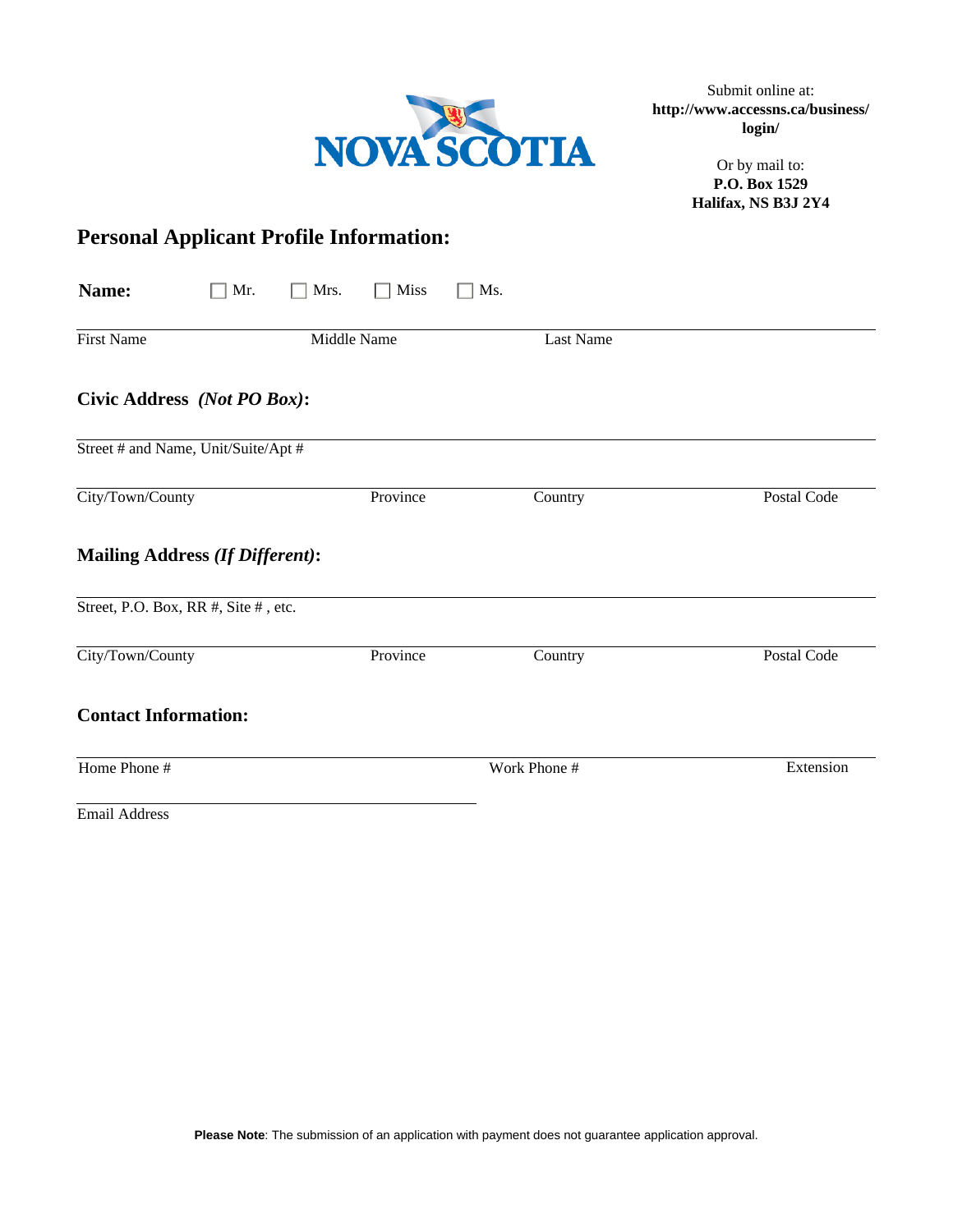

# **Business Licensing and Registration**

# **Individual Application:**

#### *Please check the appropriate item.*

| <b>Type of Activity</b>                                                              | <b>Governing Legislation</b>      |
|--------------------------------------------------------------------------------------|-----------------------------------|
| <b>Collector Licence</b>                                                             | <b>Collection Agencies Act</b>    |
| Manager's Exam Only (Section 10)                                                     |                                   |
| Pre-arranged Funeral Plan/Pre-need Cemetery Plan/<br><b>Cemetery Lot Salesperson</b> | Cemetery and Funeral Services Act |

#### **1. Name and address of business where you will be employed:**

| Name of business               |                                    |                                                                 |                                                                            |                |             |
|--------------------------------|------------------------------------|-----------------------------------------------------------------|----------------------------------------------------------------------------|----------------|-------------|
|                                | Unit/Suite/Apt # Street # and Name |                                                                 |                                                                            |                |             |
| City/Town/County               |                                    | Province                                                        | Country                                                                    |                | Postal Code |
|                                |                                    |                                                                 | 2. Prospective employer's Nova Scotia Registry of Joint Stock Companies #: |                |             |
| 3. Your date of birth:         |                                    | DD/MM/YYYY                                                      |                                                                            |                |             |
| If yes, give full particulars: |                                    | 4. Have you previously been licensed or registered?             |                                                                            | N <sub>O</sub> | <b>YES</b>  |
| If yes, give full particulars: |                                    | 5. Have you ever had any licence refused, suspended or revoked? |                                                                            | N <sub>O</sub> | YES         |
|                                |                                    |                                                                 | 6. Have you ever been involved in a personal or corporate bankruptcy?      | N <sub>O</sub> | YES         |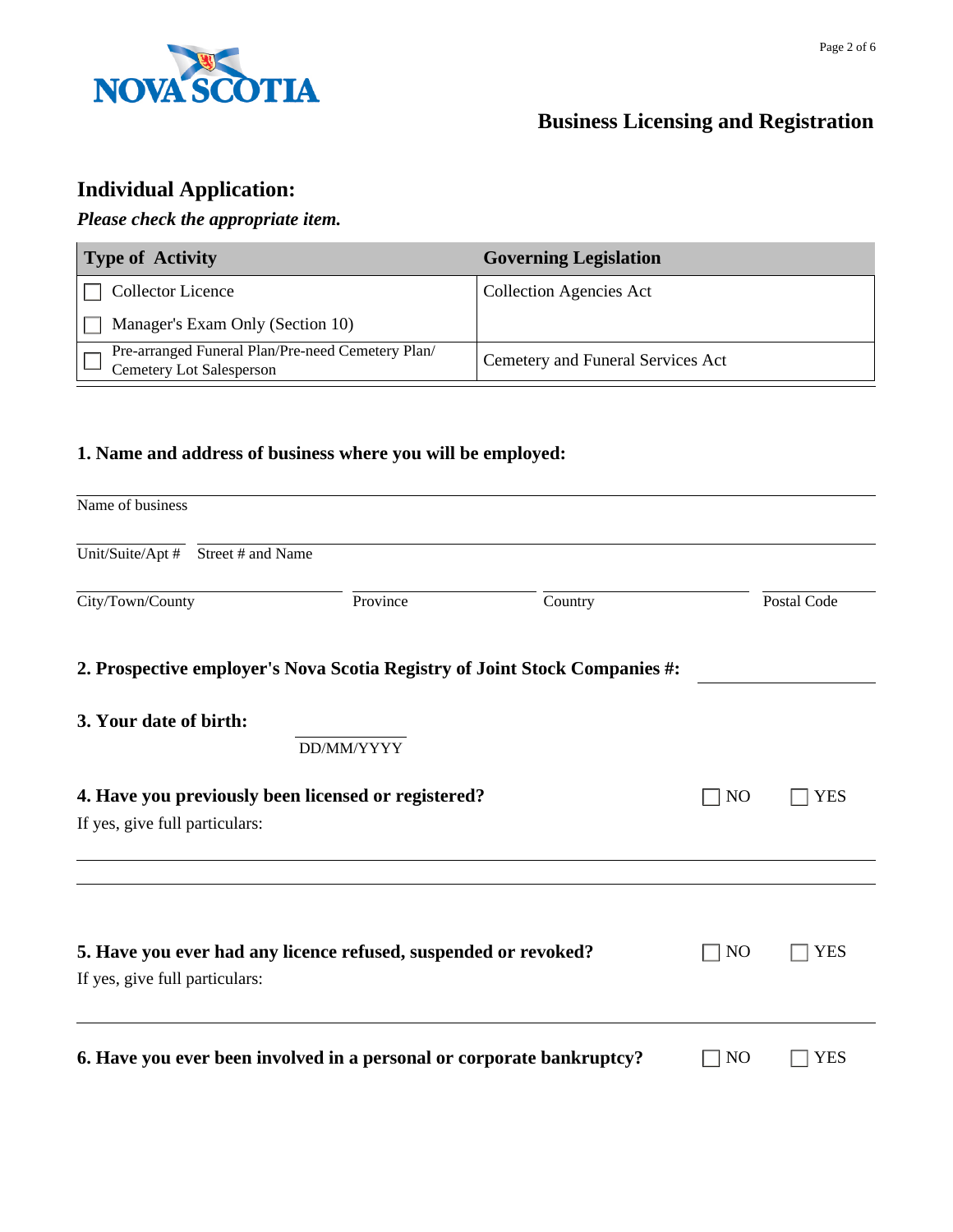If yes, give full particulars including, the date of discharge, and the trustee's name and phone number:

| 7. Do you have any unpaid judgements outstanding?<br>If yes, give full particulars:                                     | NO             | YES |
|-------------------------------------------------------------------------------------------------------------------------|----------------|-----|
| 8. Have you ever been convicted of an offence under the law and not been<br>pardoned?<br>If yes, give full particulars: | N <sub>O</sub> | YES |
| 9. Have you ever been disciplined by a professional/occupation organization? $\Box$<br>If yes, give full particulars:   | NO.            | YES |
| 10.<br><b>Request to write Manager's Examination</b>                                                                    |                |     |
| <b>Please provide Nova Scotia Collector Licence Number:</b>                                                             |                |     |

### **11. Your employment history during the past 3 Years ( Include period(s) of unemployment, etc. )**

| <b>Name of Employer</b> | <b>Address of Employer</b> | <b>Type of Business</b><br>of Employer | <b>Nature of</b><br><b>Employment</b> | <b>Period of</b><br>Employment<br>(Give Dates)<br>DD/MM/YYYY |
|-------------------------|----------------------------|----------------------------------------|---------------------------------------|--------------------------------------------------------------|
|                         |                            |                                        |                                       | Fr                                                           |
|                         |                            |                                        |                                       | To                                                           |
|                         |                            |                                        |                                       | Fr                                                           |
|                         |                            |                                        |                                       | To                                                           |
|                         |                            |                                        |                                       | Fr                                                           |
|                         |                            |                                        |                                       | To                                                           |
|                         |                            |                                        |                                       | Fr                                                           |
|                         |                            |                                        |                                       | To                                                           |
|                         |                            |                                        |                                       | Fr                                                           |
|                         |                            |                                        |                                       | To                                                           |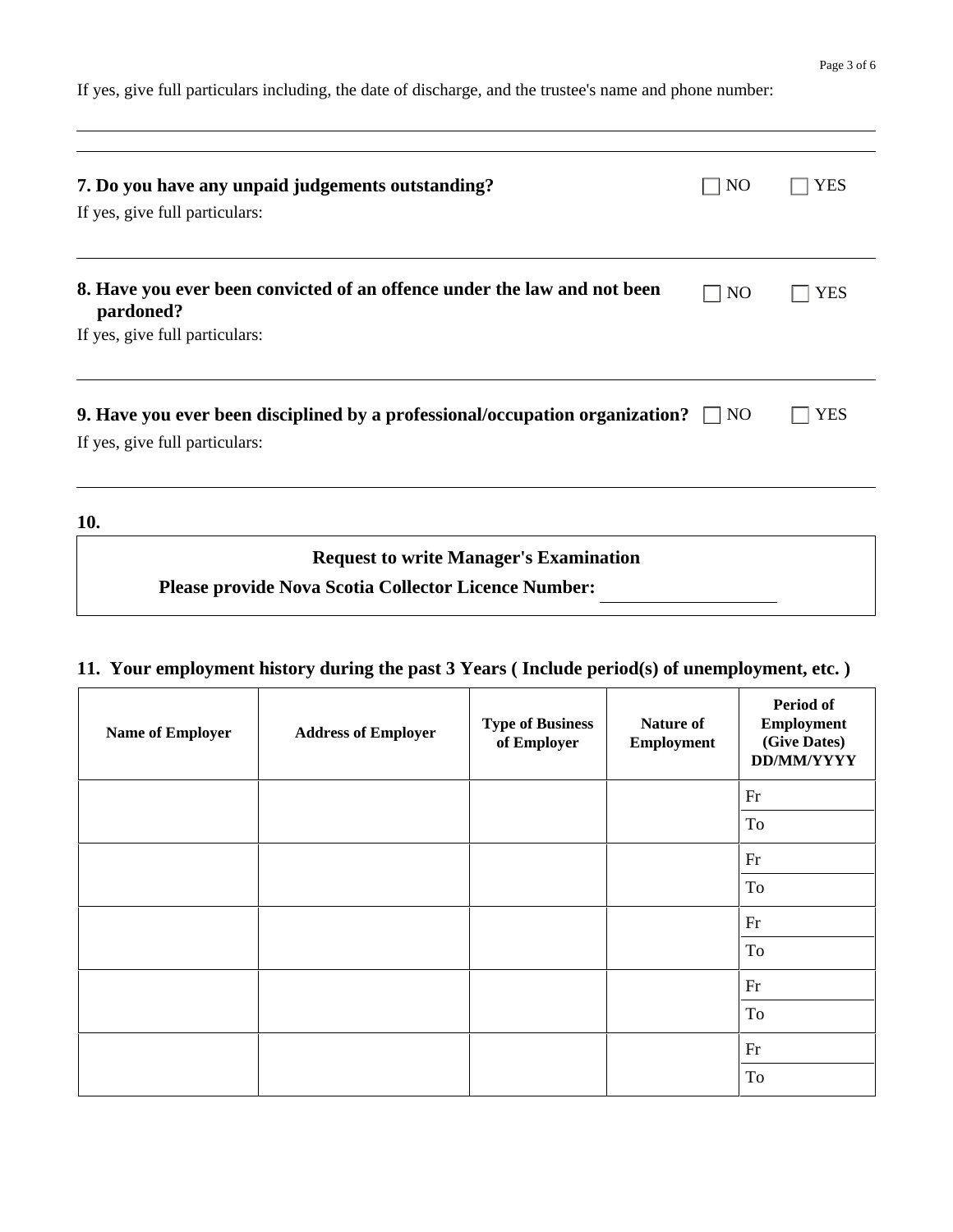**I the undersigned hereby confirm the information presented to be correct to the best of my knowledge, agree to abide by the Acts and Regulations governing the Licence or Permit being applied for, and authorize Service Nova Scotia to verify the information given or supplied as part of this application with the appropriate sources.** 

#### **Authorized Signature:**

Signature of Applicant Date of Applicant Date of Application

Name of Applicant (Please Print)

**Authorization:** 

Name of Applicant Date of Application

### **\*\* ATTACHMENT REQUIRED \*\***

**Signatures are required from both the Applicant and Sponsoring Company. Please print, obtain both signatures, scan and attach the document to your submission.**

### **CERTIFICATE OF EMPLOYER OR SPONSOR**

|                                                                               | hereby certify that I have confirmed all the information                                                   |
|-------------------------------------------------------------------------------|------------------------------------------------------------------------------------------------------------|
|                                                                               | in the forgoing application. I further                                                                     |
|                                                                               | acknowledge, that should any information submitted on this application be verified by SNS, and found       |
|                                                                               | to be not as disclosed, the application will be closed. I further certify that the Applicant, if granted a |
| licence is authorized to represent                                            | and that employment                                                                                        |
| or sponsorship will not commence until I receive his/her licence certificate. |                                                                                                            |

Date **Date Authorized Signature** 

Title of Signing Official Sponsor Name

**Address of employer or sponsor**

Street Name and Number, Unit/Suite/Apt #

City/Town/County Province Country Postal Code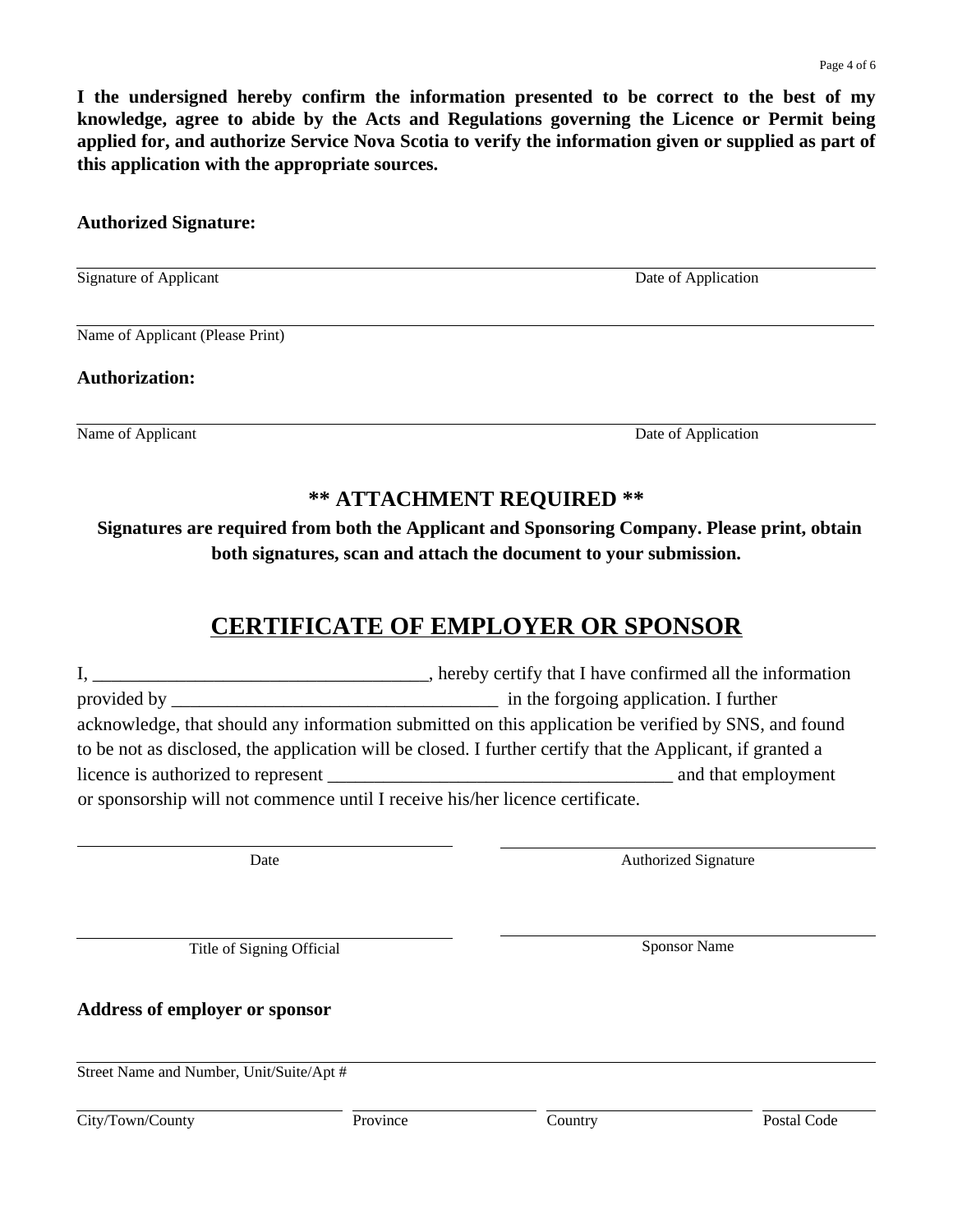### **Addendum: Please include additional information as required**